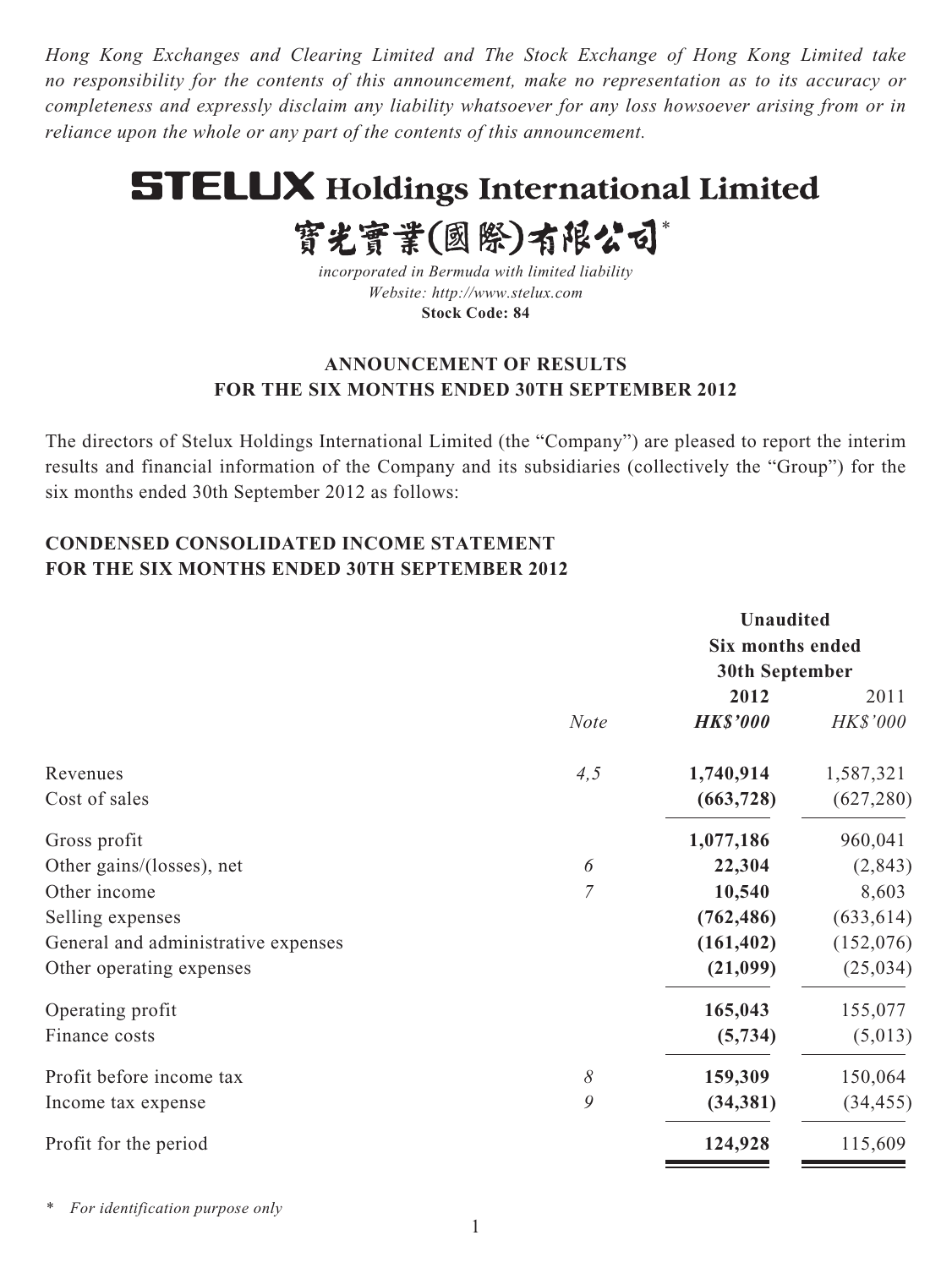# **CONDENSED CONSOLIDATED INCOME STATEMENT (Continued)**

|                                                                                                           |             | <b>Unaudited</b><br>Six months ended<br>30th September |                        |  |
|-----------------------------------------------------------------------------------------------------------|-------------|--------------------------------------------------------|------------------------|--|
|                                                                                                           | <b>Note</b> | 2012<br><b>HK\$'000</b>                                | 2011<br>HK\$'000       |  |
| Attributable to:<br>Equity holders of the Company<br>Non-controlling interests                            |             | 124,587<br>341                                         | 115,318<br>291         |  |
|                                                                                                           |             | 124,928                                                | 115,609                |  |
| Dividends                                                                                                 | 10          | 37,673                                                 | 33,297                 |  |
|                                                                                                           |             | <b>HK</b> cents                                        | HK cents<br>(restated) |  |
| Earnings per share for profit attributable to<br>the equity holders of the Company<br>- Basic and diluted | 11          | 11.91                                                  | 11.02                  |  |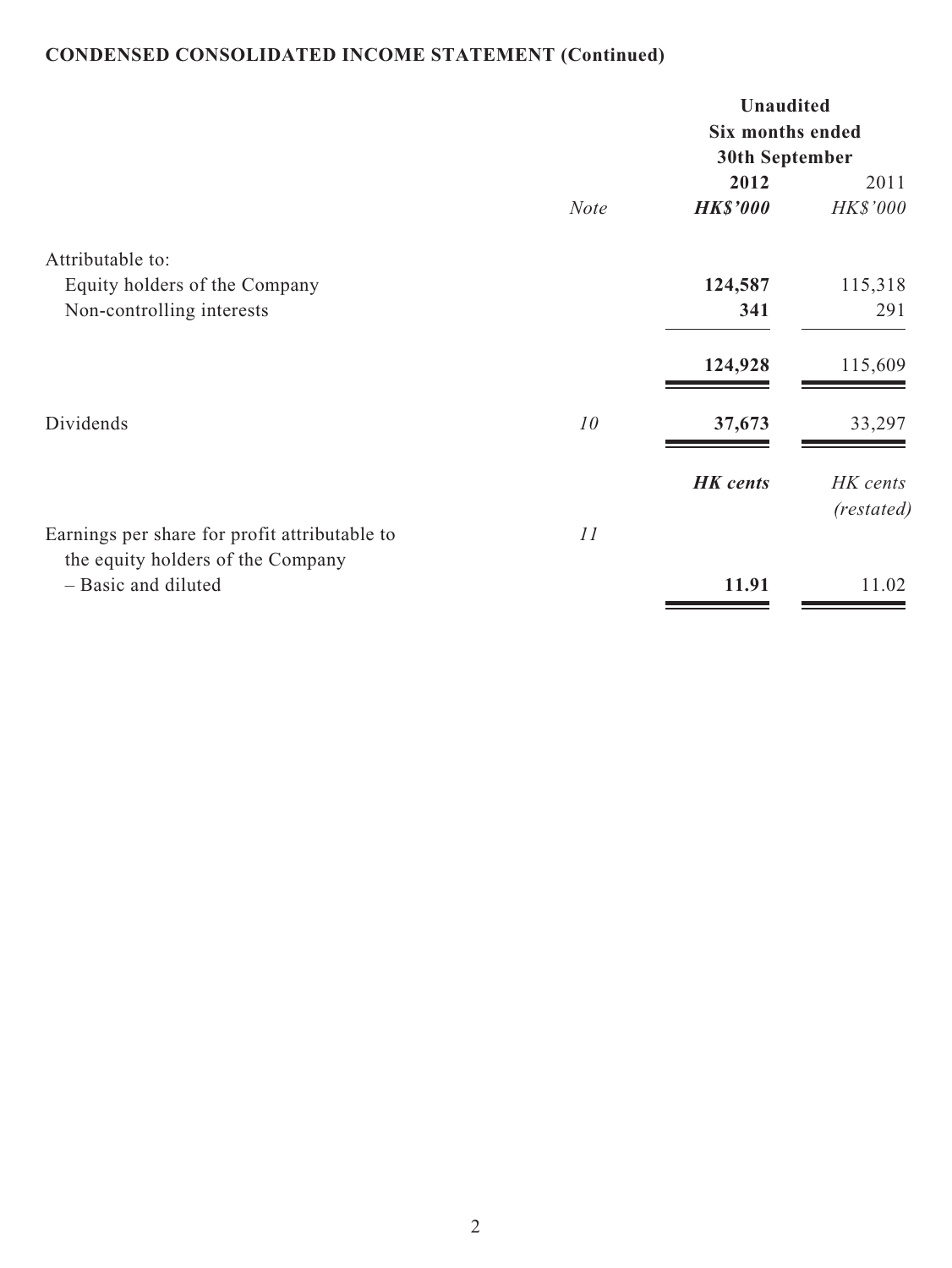# **CONDENSED CONSOLIDATED STATEMENT OF COMPREHENSIVE INCOME FOR THE SIX MONTHS ENDED 30TH SEPTEMBER 2012**

|                                                       | <b>Unaudited</b>        |                |  |
|-------------------------------------------------------|-------------------------|----------------|--|
|                                                       | <b>Six months ended</b> |                |  |
|                                                       | 30th September          |                |  |
|                                                       | 2012                    | 2011           |  |
|                                                       | <b>HK\$'000</b>         | HK\$'000       |  |
| Profit for the period                                 | 124,928                 | 115,609        |  |
| Other comprehensive income:                           |                         |                |  |
| Exchange differences                                  | 8,564                   | (3,145)        |  |
| Other comprehensive income for the period, net of tax | 8,564                   | (3, 145)       |  |
| Total comprehensive income for the period             | 133,492                 | 112,464        |  |
| Attributable to:                                      |                         |                |  |
| Equity holders of the Company                         | 133,083                 | 112,460        |  |
| Non-controlling interests                             | 409                     | $\overline{4}$ |  |
| Total comprehensive income for the period             | 133,492                 | 112,464        |  |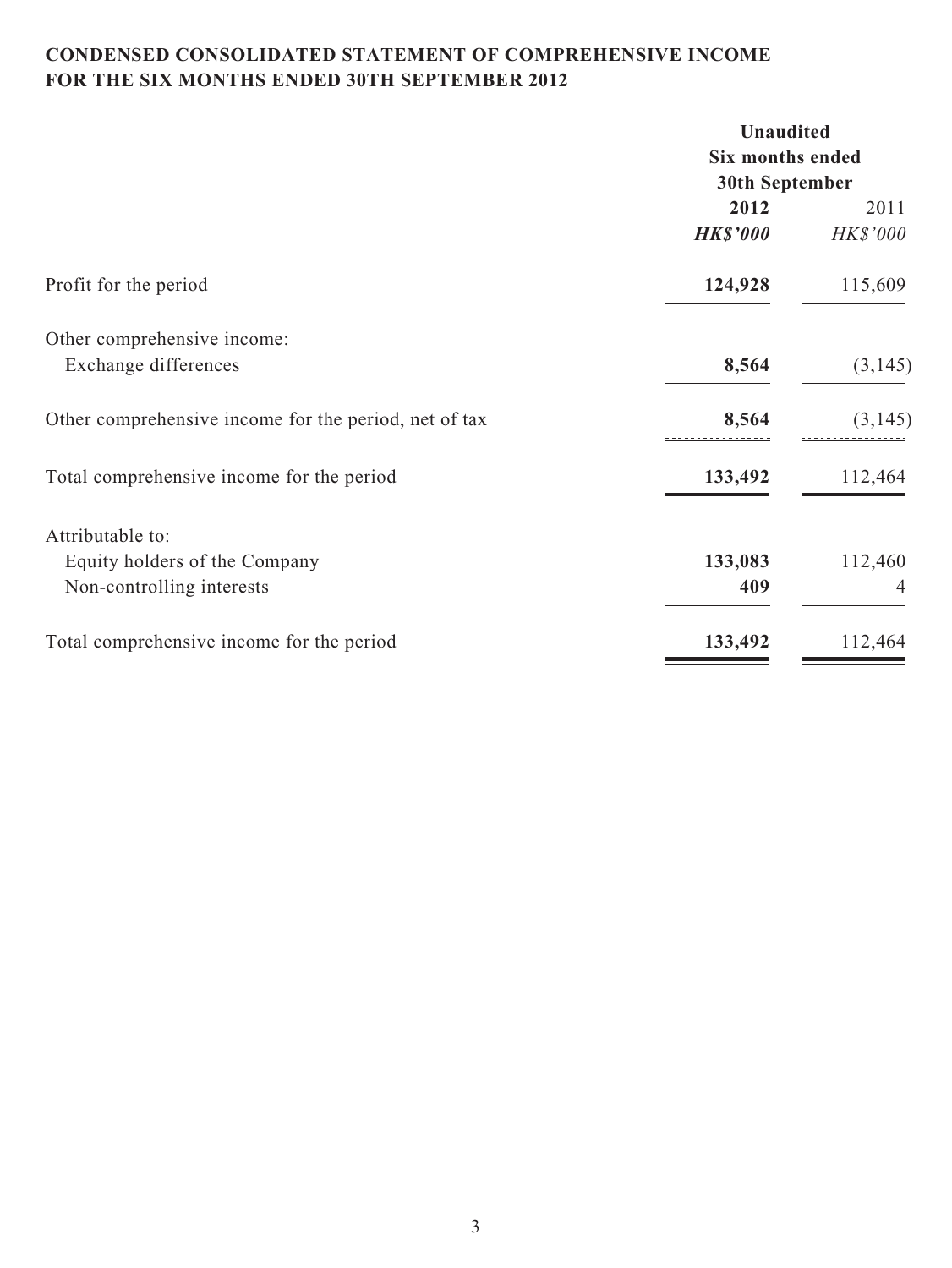# **CONDENSED CONSOLIDATED BALANCE SHEET AS AT 30TH SEPTEMBER 2012**

|                                                                                                                                                                                              |             | <b>Unaudited</b><br>30th September                        | 31st March                                                |
|----------------------------------------------------------------------------------------------------------------------------------------------------------------------------------------------|-------------|-----------------------------------------------------------|-----------------------------------------------------------|
|                                                                                                                                                                                              | <b>Note</b> | 2012<br><b>HK\$'000</b>                                   | 2012<br>HK\$'000                                          |
| <b>ASSETS</b>                                                                                                                                                                                |             |                                                           |                                                           |
| Non-current assets<br>Property, plant and equipment<br>Investment property<br>Prepayment of lease premium<br>Intangible assets<br>Deferred tax assets<br>Available-for-sale financial assets |             | 383,400<br>83,000<br>61,668<br>60,397<br>59,799<br>15,590 | 376,728<br>66,000<br>64,477<br>60,323<br>61,997<br>15,590 |
|                                                                                                                                                                                              |             | 663,854                                                   | 645,115                                                   |
| Current assets<br><b>Stocks</b><br>Debtors and prepayments<br>Bank balances and cash                                                                                                         | 12          | 1,192,561<br>498,065<br>272,957                           | 1,008,902<br>455,634<br>220,855                           |
|                                                                                                                                                                                              |             | 1,963,583                                                 | 1,685,391                                                 |
| Total assets                                                                                                                                                                                 |             | 2,627,437                                                 | 2,330,506                                                 |
| <b>EQUITY</b><br>Capital and reserves attributable to<br>the equity holders of the Company<br>Share capital<br>Reserves<br>Shareholders' funds<br>Non-controlling interests                  |             | 104,647<br>1,148,897<br>1,253,544<br>8,886                | 95,134<br>1,077,651<br>1,172,785<br>8,656                 |
| Total equity                                                                                                                                                                                 |             | 1,262,430                                                 | 1,181,441                                                 |
| <b>LIABILITIES</b><br>Non-current liabilities<br>Deferred tax liabilities<br><b>Borrowings</b>                                                                                               |             | 2,783<br>125,466                                          | 2,752<br>85,688                                           |
|                                                                                                                                                                                              |             | 128,249                                                   | 88,440                                                    |
| <b>Current liabilities</b><br>Creditors and accruals<br>Income tax payable<br><b>Borrowings</b>                                                                                              | 13          | 639,285<br>65,102<br>532,371                              | 593,570<br>44,554<br>422,501                              |
|                                                                                                                                                                                              |             | 1,236,758                                                 | 1,060,625                                                 |
| <b>Total liabilities</b>                                                                                                                                                                     |             | 1,365,007                                                 | 1,149,065                                                 |
| Total equity and liabilities                                                                                                                                                                 |             | 2,627,437                                                 | 2,330,506                                                 |
| Net current assets                                                                                                                                                                           |             | 726,825                                                   | 624,766                                                   |
| Total assets less current liabilities                                                                                                                                                        |             | 1,390,679                                                 | 1,269,881                                                 |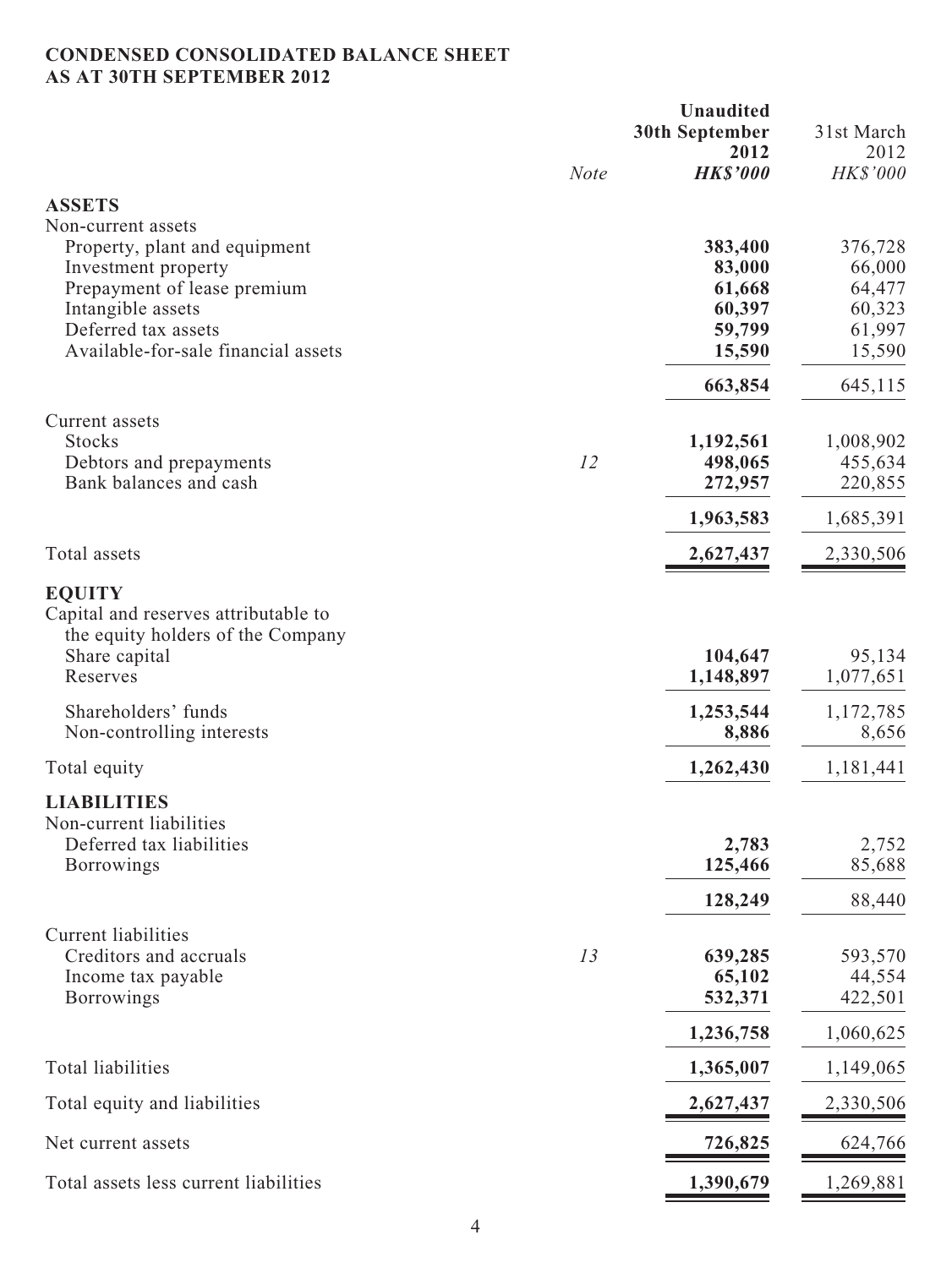## **NOTES:–**

#### **1. BASIS OF PREPARATION**

These unaudited condensed interim consolidated financial information have been prepared in accordance with Hong Kong Accounting Standard ("HKAS") 34 "Interim Financial Reporting" issued by the Hong Kong Institute of Certified Public Accountants ("HKICPA"), and the applicable requirements of Appendix 16 of the Rules Governing the Listing of Securities on The Stock Exchange of Hong Kong Limited (the "Stock Exchange").

The condensed interim consolidated financial information should be read in conjunction with the 2012 annual financial statements.

The accounting policies and methods of computation used in the preparation of these condensed interim consolidated financial information are consistent with those used in the annual financial statements for the year ended 31st March 2012.

Taxes on income in the interim periods are accrued using the tax rate that would be applicable to expected total annual earnings.

There are no relevant amended standards or interpretations that are effective for the first time for the financial period beginning 1st April 2012 that could be expected to have a material impact on the Group's condensed interim consolidated financial information.

The Group has not early adopted any new standards, amendments to standards and interpretations of Hong Kong Financial Reporting Standards which have been issued but not yet effective for the financial year ending 31st March 2013.

#### **2. ESTIMATES**

The preparation of interim financial information requires management to make judgements, estimates and assumptions that affect the application of accounting policies and the reported amounts of assets and liabilities, income and expense. Actual results may differ from these estimates.

In preparing these condensed interim consolidated financial information, the significant judgements made by management in applying the Group's accounting policies and the key sources of estimation uncertainty were the same as those that applied to the consolidated financial statements for the year ended 31 March 2012.

#### **3. FINANCIAL RISK MANAGEMENT**

#### **3.1 Financial risk factors**

The Group's activities expose it to a variety of financial risks: foreign exchange risk, interest rate risk, credit risk and liquidity risk.

The condensed interim consolidated financial information do not include all financial risk management information and disclosures required in the annual financial statements, and should be read in conjunction with the Group's annual financial statements as at 31 March 2012.

There have been no changes in the risk management policies since year end.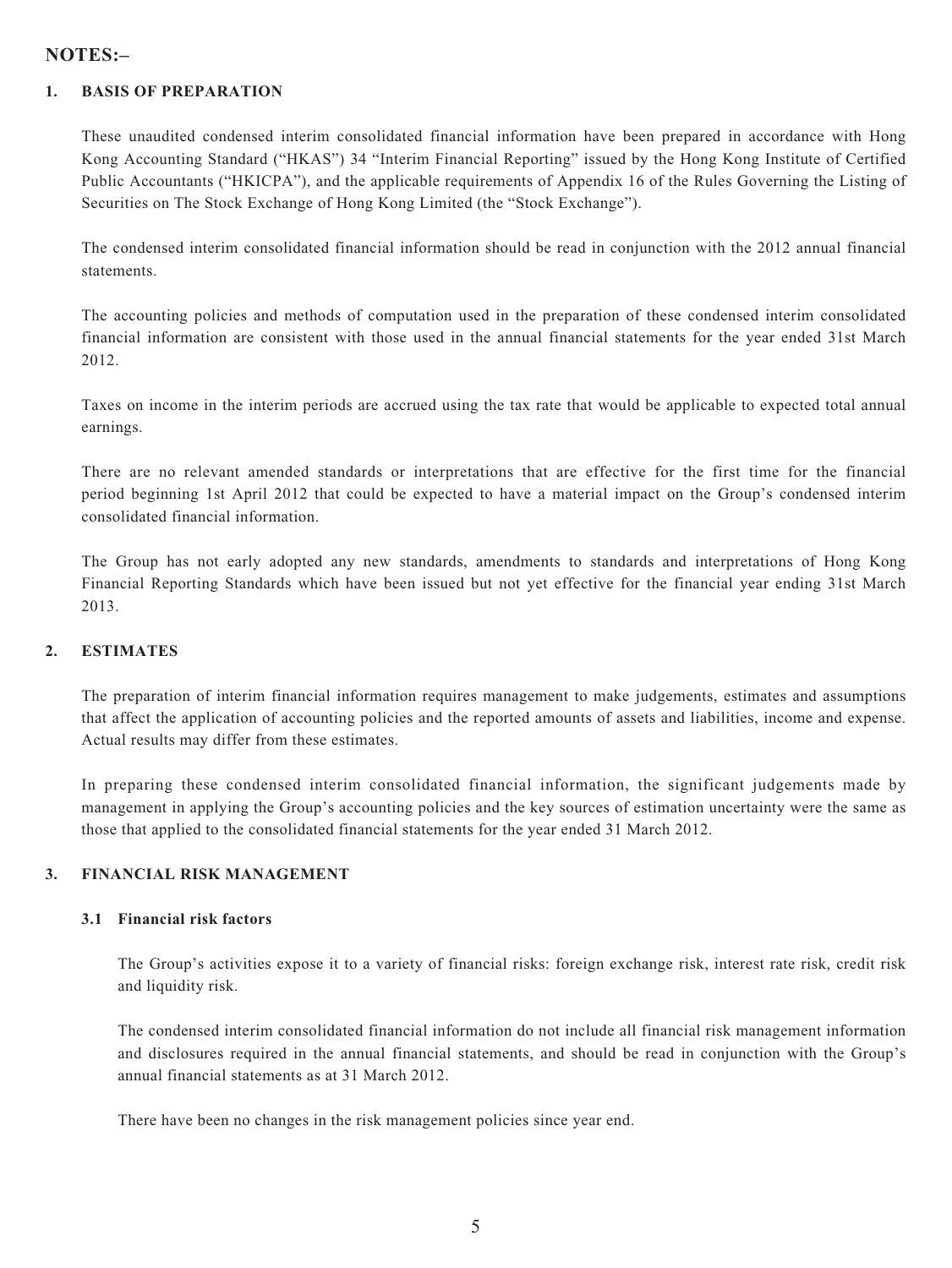#### **3. FINANCIAL RISK MANAGEMENT (Continued)**

#### **3.2 Fair value estimation**

The Group's financial instruments carried at fair value is analysed by valuation method. The different levels have been defined as follows:

- Quoted prices (unadjusted) in active markets for identical assets or liabilities (level 1).
- Inputs other than quoted prices included within level 1 that are observable for the asset or liability, either directly (that is, as prices) or indirectly (that is, derived from prices) (level 2).
- Inputs for the asset or liability that are not based on observable market data (that is, unobservable inputs) (level 3).

The Group's available-for-sale financial assets are measured at fair value by discounting the estimated future cash flows. Their fair value measurement is classified as level 3.

There was no transfer of financial instruments into or out of level 3 during the period.

There were no significant changes in the business or economic circumstances that affect the fair value of the Group's financial assets and financial liabilities during the period.

There were no reclassifications of financial assets during the period.

#### **4. SEGMENT INFORMATION**

The chief operating decision-makers have been identified as the executive directors. The executive directors review the Group's financial information mainly from product and geographical perspective. From a geographical perspective, management assesses the performance of watch and optical operations in Hong Kong, Macau and Mainland China and rest of Asia.

Sales between operating segments are carried out on terms equivalent to those prevailing in arm's length transactions. The executive directors assess the performance of the operating segments based on a measure of adjusted earnings before interest and tax (EBIT). This measurement basis excludes unallocated income and net corporate expenses.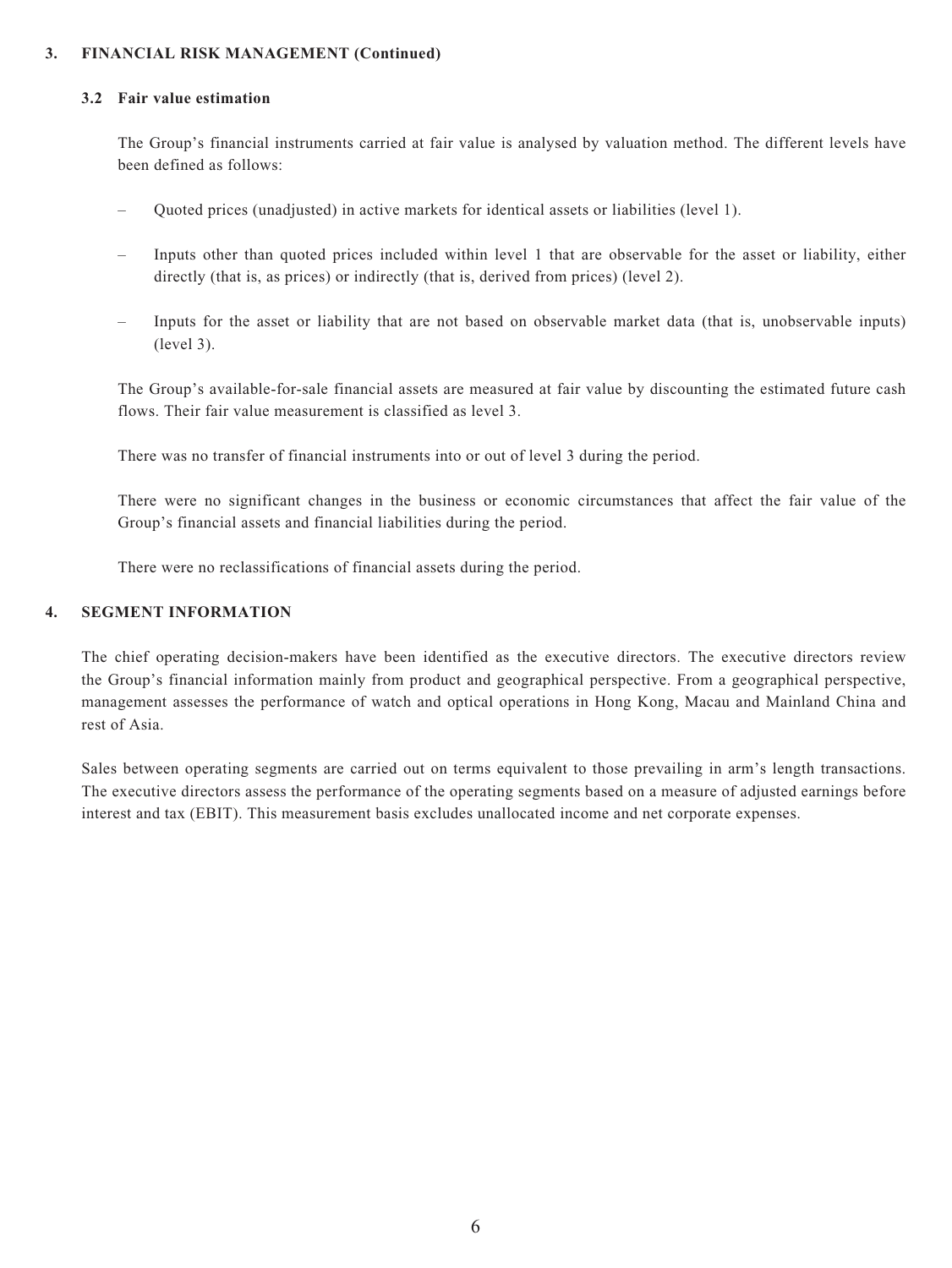### **4. SEGMENT INFORMATION (Continued)**

|                                                | Six months ended 30th September 2012                            |                                    |                                                                 |                                    |                                         |                                     |                                          |  |
|------------------------------------------------|-----------------------------------------------------------------|------------------------------------|-----------------------------------------------------------------|------------------------------------|-----------------------------------------|-------------------------------------|------------------------------------------|--|
|                                                |                                                                 | Watch retail                       | Optical retail                                                  |                                    |                                         |                                     |                                          |  |
|                                                | Hong Kong,<br>Macau and<br>Mainland<br>China<br><b>HK\$'000</b> | Rest of<br>Asia<br><b>HK\$'000</b> | Hong Kong,<br>Macau and<br>Mainland<br>China<br><b>HK\$'000</b> | Rest of<br>Asia<br><b>HK\$'000</b> | Wholesale<br>trading<br><b>HK\$'000</b> | Other<br>segment<br><b>HK\$'000</b> | Group<br><b>Total</b><br><b>HK\$'000</b> |  |
| Revenues                                       |                                                                 |                                    |                                                                 |                                    |                                         |                                     |                                          |  |
| Gross segment<br>Inter-segment                 | 676,550                                                         | 253,820                            | 438,939                                                         | 154,298                            | 437,554<br>(221, 027)                   | 8,049<br>(7,269)                    | 1,969,210<br>(228, 296)                  |  |
|                                                | 676,550                                                         | 253,820                            | 438,939                                                         | 154,298                            | 216,527                                 | 780                                 | 1,740,914                                |  |
| Segment results                                | 87,906                                                          | 1,991                              | 26,957                                                          | 10,929                             | 57,442                                  | 15,654                              | 200,879                                  |  |
| Unallocated income<br>Net corporate expenses   |                                                                 |                                    |                                                                 |                                    |                                         |                                     | 13<br>(35, 849)                          |  |
| Operating profit<br>Finance costs              |                                                                 |                                    |                                                                 |                                    |                                         |                                     | 165,043<br>(5, 734)                      |  |
| Profit before income tax<br>Income tax expense |                                                                 |                                    |                                                                 |                                    |                                         |                                     | 159,309<br>(34, 381)                     |  |
| Profit after income tax                        |                                                                 |                                    |                                                                 |                                    |                                         |                                     | 124,928                                  |  |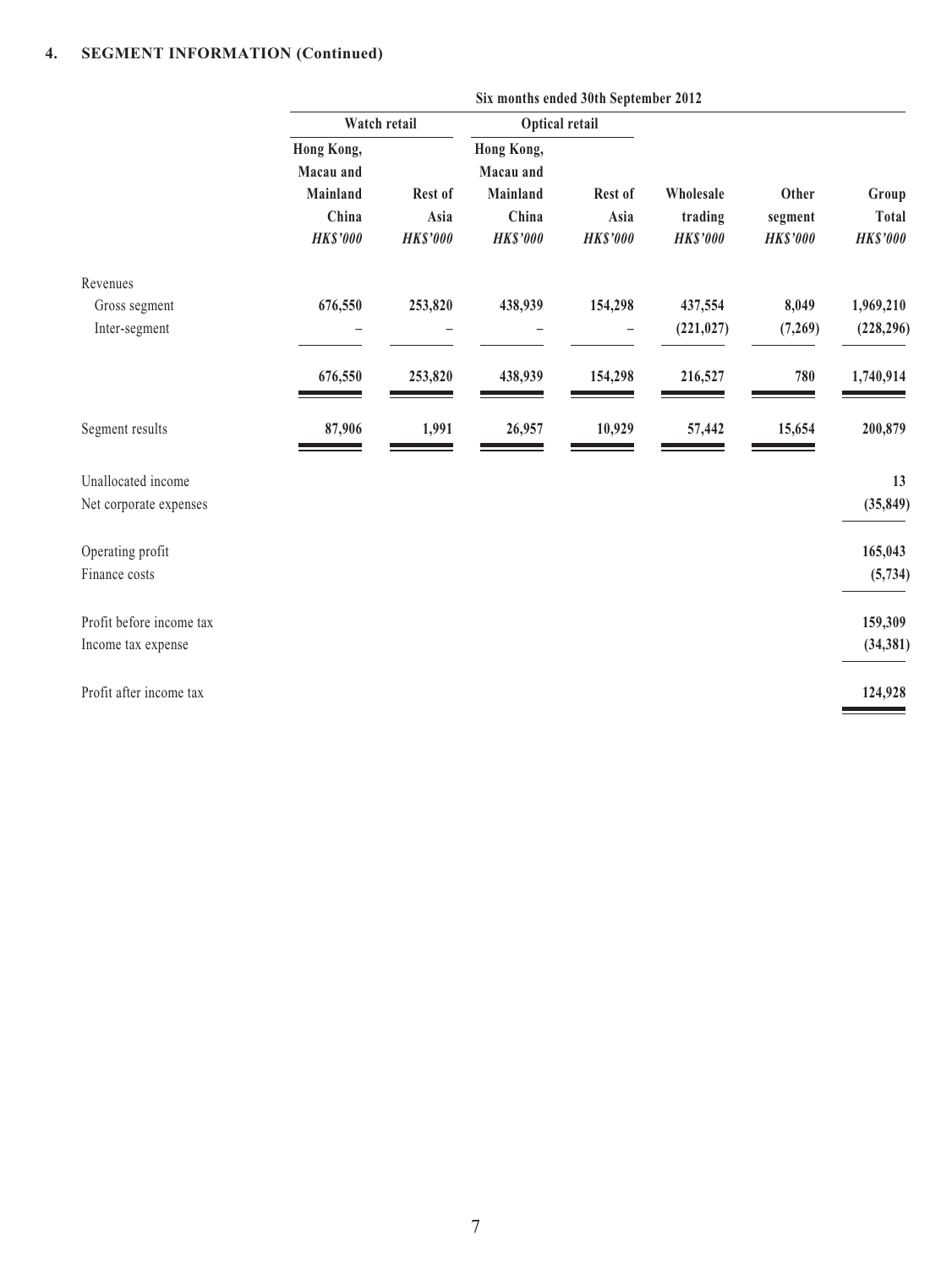#### **4. SEGMENT INFORMATION (Continued)**

|                                                | Six months ended 30th September 2011         |                 |                                              |                 |                       |                  |                         |  |
|------------------------------------------------|----------------------------------------------|-----------------|----------------------------------------------|-----------------|-----------------------|------------------|-------------------------|--|
|                                                | Watch retail                                 |                 | Optical retail                               |                 |                       |                  |                         |  |
|                                                | Hong Kong,<br>Macau and<br>Mainland<br>China | Rest of<br>Asia | Hong Kong,<br>Macau and<br>Mainland<br>China | Rest of<br>Asia | Wholesale<br>trading  | Other<br>segment | Group<br>Total          |  |
|                                                | HK\$'000                                     | HK\$'000        | HK\$'000                                     | HK\$'000        | HK\$'000              | HK\$'000         | HK\$'000                |  |
| Revenues<br>Gross segment<br>Inter-segment     | 587,640                                      | 238,244         | 412,074                                      | 148,966         | 421,985<br>(222, 368) | 6,822<br>(6,042) | 1,815,731<br>(228, 410) |  |
|                                                | 587,640                                      | 238,244         | 412,074                                      | 148,966         | 199,617               | 780              | 1,587,321               |  |
| Segment results                                | 87,650                                       | (2,500)         | 45,046                                       | 10,536          | 47,048                | (1,908)          | 185,872                 |  |
| Unallocated income<br>Net corporate expenses   |                                              |                 |                                              |                 |                       |                  | 16<br>(30, 811)         |  |
| Operating profit<br>Finance costs              |                                              |                 |                                              |                 |                       |                  | 155,077<br>(5,013)      |  |
| Profit before income tax<br>Income tax expense |                                              |                 |                                              |                 |                       |                  | 150,064<br>(34, 455)    |  |
| Profit after income tax                        |                                              |                 |                                              |                 |                       |                  | 115,609                 |  |

#### **5. REVENUES**

|                     |                 | Six months ended<br>30th September |  |
|---------------------|-----------------|------------------------------------|--|
|                     |                 |                                    |  |
|                     | 2012            | 2011                               |  |
|                     | <b>HK\$'000</b> | HK\$'000                           |  |
| Turnover            |                 |                                    |  |
| Sales of goods      | 1,740,134       | 1,586,541                          |  |
| Gross rental income | 780             | 780                                |  |
|                     | 1,740,914       | 1,587,321                          |  |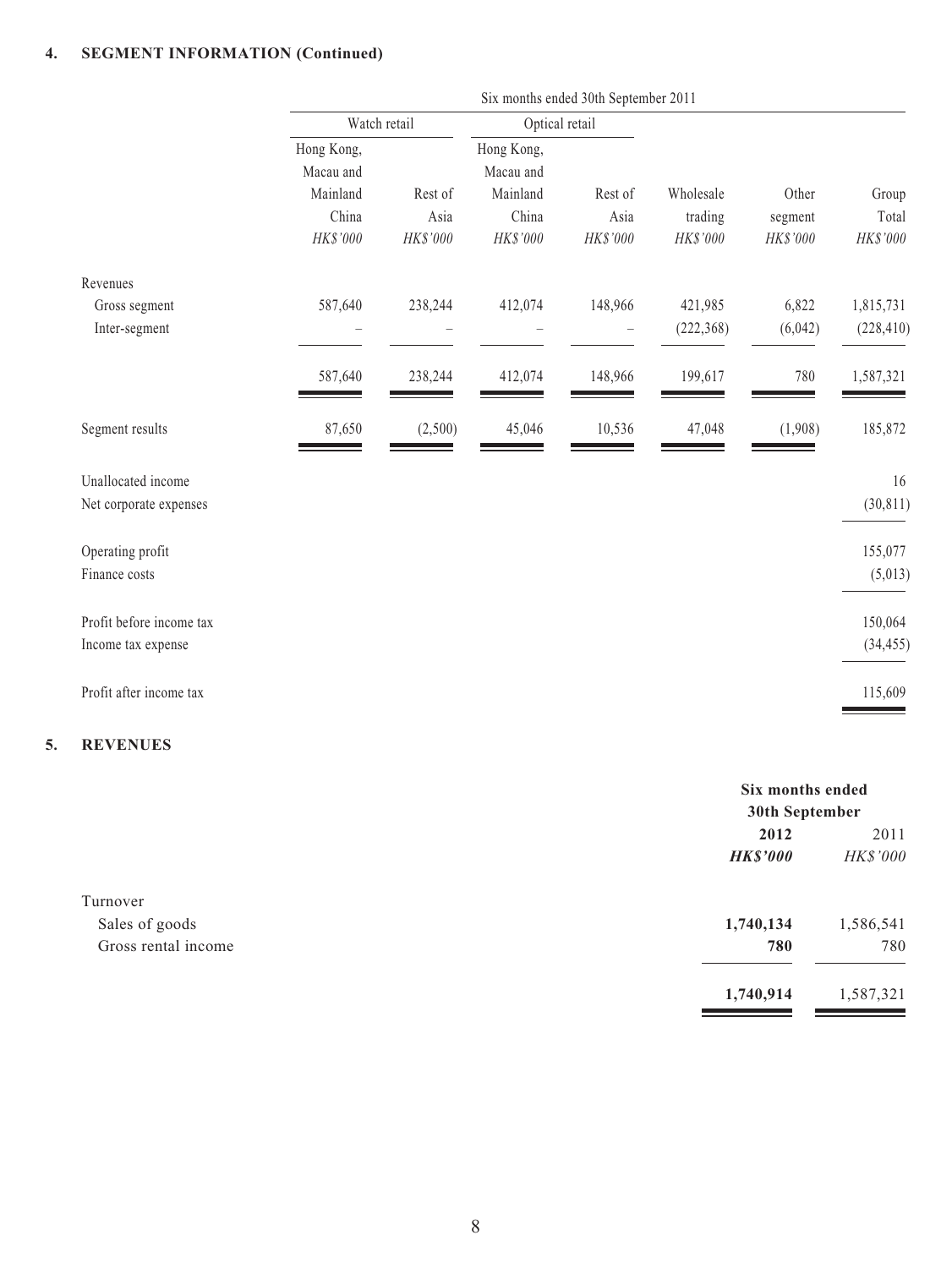#### **6. OTHER GAINS/(LOSSES), NET**

| Six months ended<br>30th September |                          |
|------------------------------------|--------------------------|
|                                    |                          |
| <b>HK\$'000</b>                    | <i>HK\$'000</i>          |
| (713)                              | 620                      |
| 17,000                             | $\overline{\phantom{m}}$ |
| 6,017                              | (3, 463)                 |
| 22,304                             | (2, 843)                 |
|                                    |                          |

#### **7. OTHER INCOME**

|                                | Six months ended<br>30th September |          |
|--------------------------------|------------------------------------|----------|
|                                | 2012                               | 2011     |
|                                | <b>HK\$'000</b>                    | HK\$'000 |
| Building management fee income | 1,071                              | 1,129    |
| Interest income                | 280                                | 230      |
| Sundries                       | 9,189                              | 7,244    |
|                                | 10,540                             | 8,603    |

#### **8. EXPENSES BY NATURE**

Expenses included in arriving at the profit before income tax are analysed as follows:

|                                               | Six months ended |                 |  |
|-----------------------------------------------|------------------|-----------------|--|
|                                               | 30th September   |                 |  |
|                                               | 2012             |                 |  |
|                                               | <b>HK\$'000</b>  | <b>HK\$'000</b> |  |
| Depreciation of property, plant and equipment |                  |                 |  |
| $-$ Owned                                     | 54,366           | 38,753          |  |
| – Leased                                      | 207              | 157             |  |
| Amortisation of prepayment of lease premium   | 3,676            | 3,930           |  |
| Impairment of property, plant and equipment   |                  | 2,558           |  |
| Operating leases                              | 300,914          | 245,568         |  |
| Provision for stocks                          | 10,089           | 18,431          |  |
| Donation                                      | 5,000            | 60              |  |
| Employee benefit expense                      | 311,337          | 264,381         |  |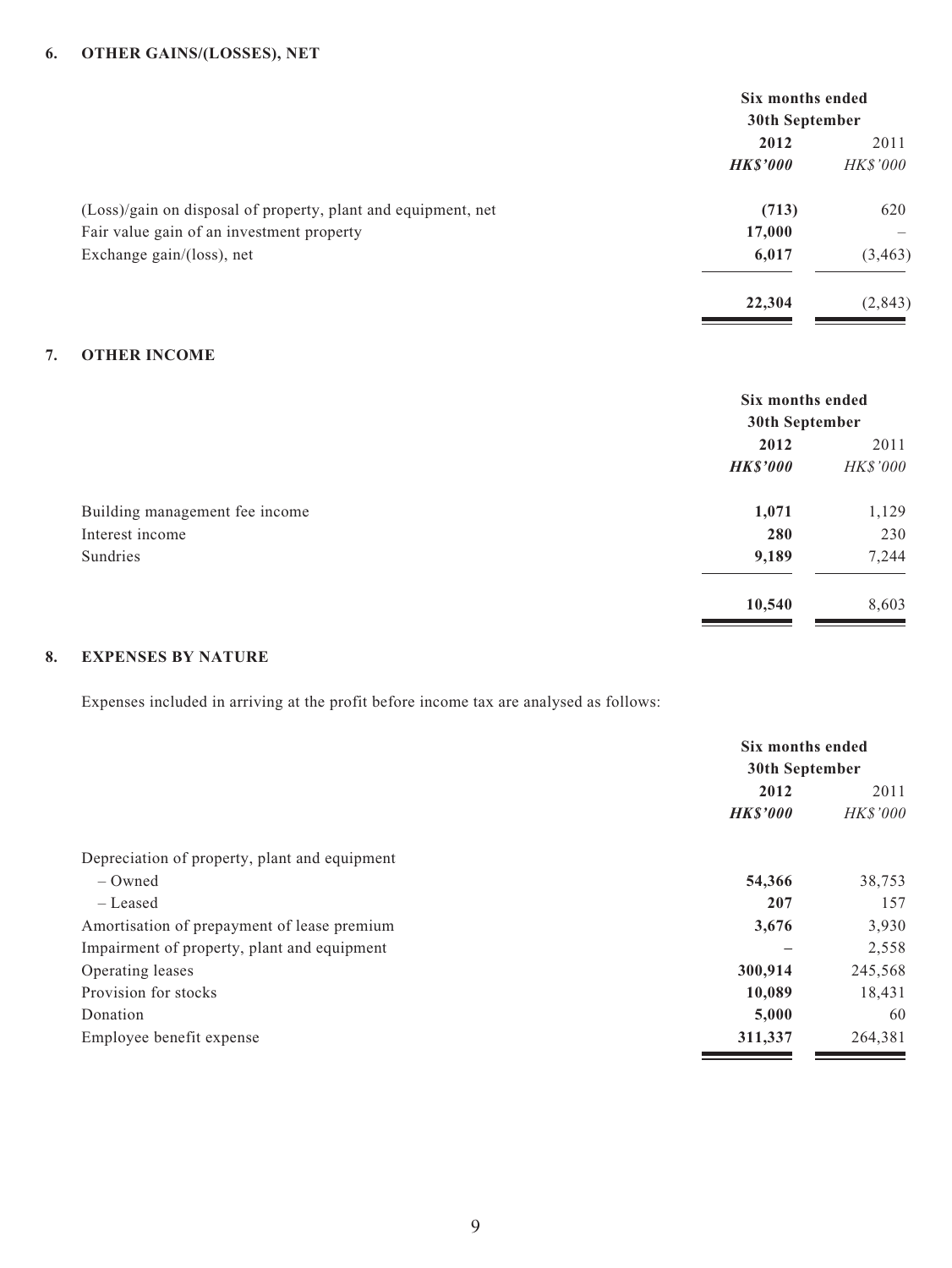#### **9. INCOME TAX EXPENSE**

Hong Kong profits tax has been provided at the rate of 16.5% on the estimated assessable profits for the six months ended 30th September 2012 (2011: 16.5%) less relief for available tax losses. Taxation on overseas profits has been calculated on the estimated assessable profits for the six months ended 30th September 2012 at the rates of taxation prevailing in the territories in which the Group operates.

The amount of income tax charged to the consolidated income statement represents:

|                                           | Six months ended<br>30th September |                         |
|-------------------------------------------|------------------------------------|-------------------------|
|                                           | 2012                               |                         |
|                                           | <b>HK\$'000</b>                    | 2011<br><b>HK\$'000</b> |
| Current income tax                        |                                    |                         |
| Hong Kong profits tax                     | 20,600                             | 24,588                  |
| Overseas profits tax                      | 12,161                             | 15,635                  |
| Over provisions in respect of prior years | (287)                              | (118)                   |
|                                           | 32,474                             | 40,105                  |
| Deferred income tax                       | 1,907                              | (5,650)                 |
| Income tax expense                        | 34,381                             | 34,455                  |

#### **10. DIVIDEND**

|                                                                      | Six months ended<br>30th September |                 |
|----------------------------------------------------------------------|------------------------------------|-----------------|
|                                                                      | 2012                               | 2011            |
|                                                                      | <b>HKS'000</b>                     | <b>HK\$'000</b> |
| Interim, declared, of HK\$0.036 (2011: HK\$0.035) per ordinary share | 37,673                             | 33,297          |

At a meeting held on 29th November 2012, the directors declared an interim dividend of HK\$0.036 per ordinary share. This dividend is not recognized as a liability at the balance sheet date but will be reflected as an appropriation of retained earnings for the year ending 31st March 2013.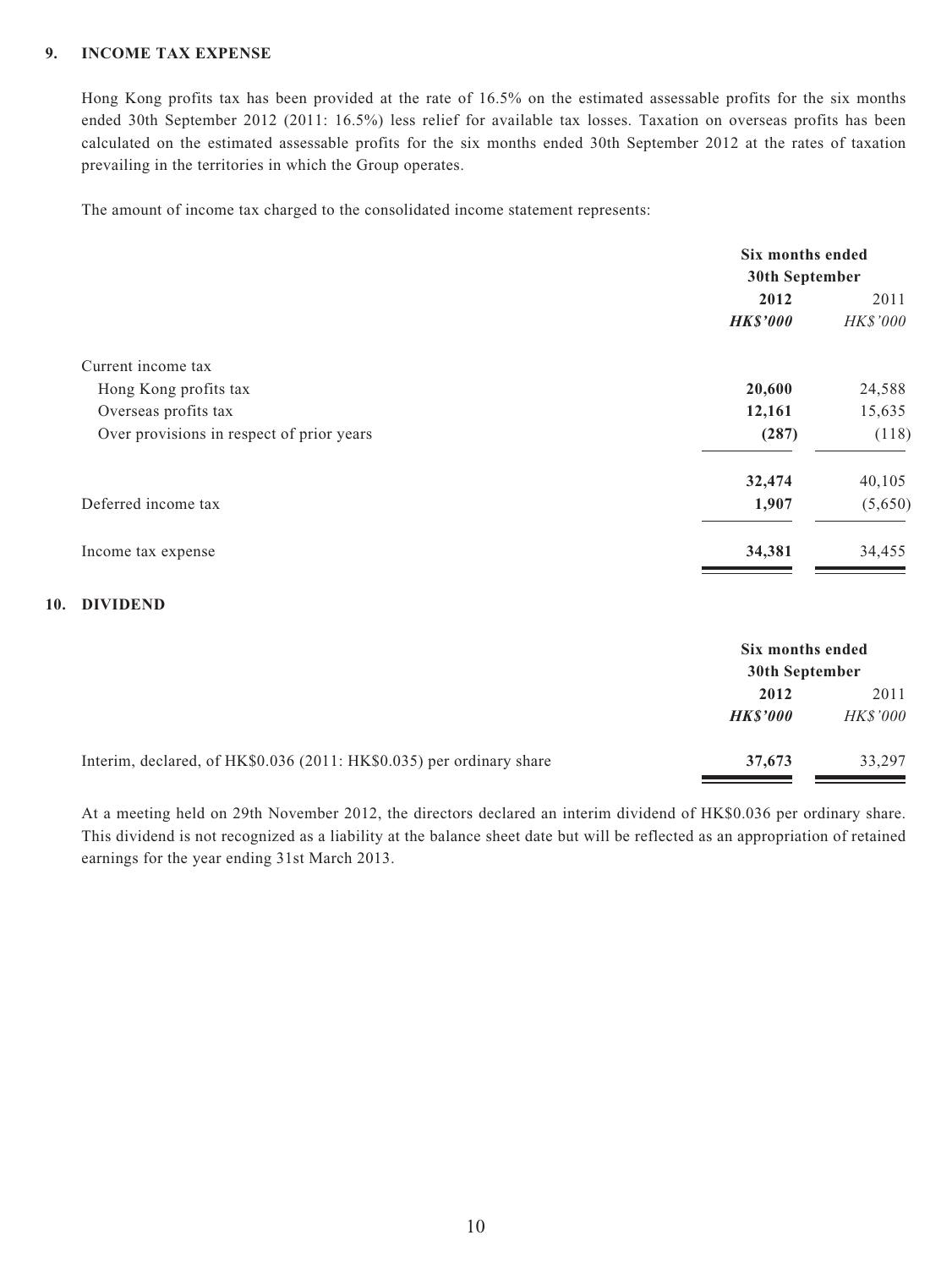#### **11. EARNINGS PER SHARE**

#### **Basic**

Basic earnings per share is calculated by dividing the profit attributable to equity holders of the Company by the weighted average number of ordinary shares in issue during the period.

|                                                                 | Six months ended<br>30th September |                    |
|-----------------------------------------------------------------|------------------------------------|--------------------|
|                                                                 | 2012                               | 2011<br>(restated) |
| Weighted average number of ordinary shares in issue (thousands) | 1,046,474                          | 1,046,474          |
| Profit attributable to equity holders of the Company (HK\$'000) | 124,587                            | 115,318            |
| Basic earnings per share (HK cents)                             | 11.91                              | 11.02              |

#### *Note:*

The earnings per share for the six months ended 30th September 2011 was restated as a result of the issue of bonus shares. For details, please refer to the announcement dated 27th June 2012 published by the Company.

#### **Dilutive**

There were no dilutive potential ordinary shares in existence during the six months ended 30th September 2011 and 2012.

#### **12. DEBTORS AND PREPAYMENTS**

|                                                | 30th September  | 31st March |
|------------------------------------------------|-----------------|------------|
|                                                | 2012            | 2012       |
|                                                | <b>HK\$'000</b> | HK\$'000   |
| Trade debtors, gross                           | 180,746         | 191,151    |
| Provision for impairment of trade debtors      | (457)           | (692)      |
| Trade debtors, net                             | 180,289         | 190,459    |
| Deposits, prepayments and other debtors        | 317,776         | 265,175    |
|                                                | 498,065         | 455,634    |
| Trade debtors analysed by invoice date (note): |                 |            |
| Below 60 days                                  | 81,052          | 110,310    |
| Over 60 days                                   | 99,694          | 80,841     |
|                                                | 180,746         | 191,151    |

#### *Note:*

The Group allows an average credit period of 60 days from the invoice date to its trade debtors.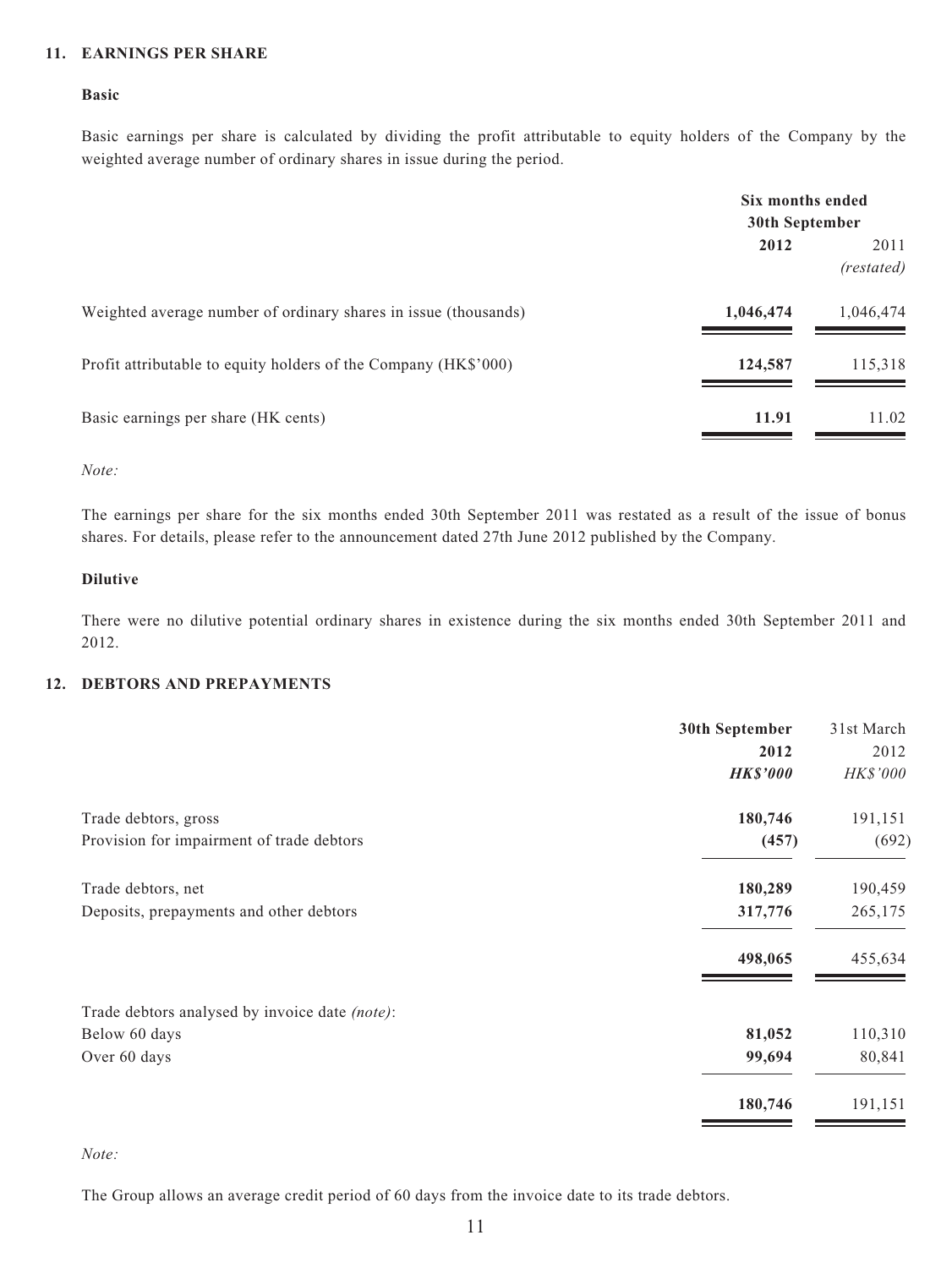#### **13. CREDITORS AND ACCRUALS**

|                                           | 30th September  | 31st March |
|-------------------------------------------|-----------------|------------|
|                                           | 2012            | 2012       |
|                                           | <b>HK\$'000</b> | HK\$'000   |
| Trade creditors analysed by invoice date: |                 |            |
| Below 60 days                             | 320,132         | 270,482    |
| Over 60 days                              | 28,892          | 55,448     |
|                                           | 349,024         | 325,930    |
| Other creditors and accruals              | 290,261         | 267,640    |
|                                           | 639,285         | 593,570    |
|                                           |                 |            |

#### **14. COMMITMENTS**

| 30th September  | 31st March      |
|-----------------|-----------------|
| 2012            | 2012            |
| <b>HK\$'000</b> | <b>HK\$'000</b> |
|                 |                 |
| 31,392          | 2,575           |
|                 |                 |
| 31,392          | 2,575           |
|                 |                 |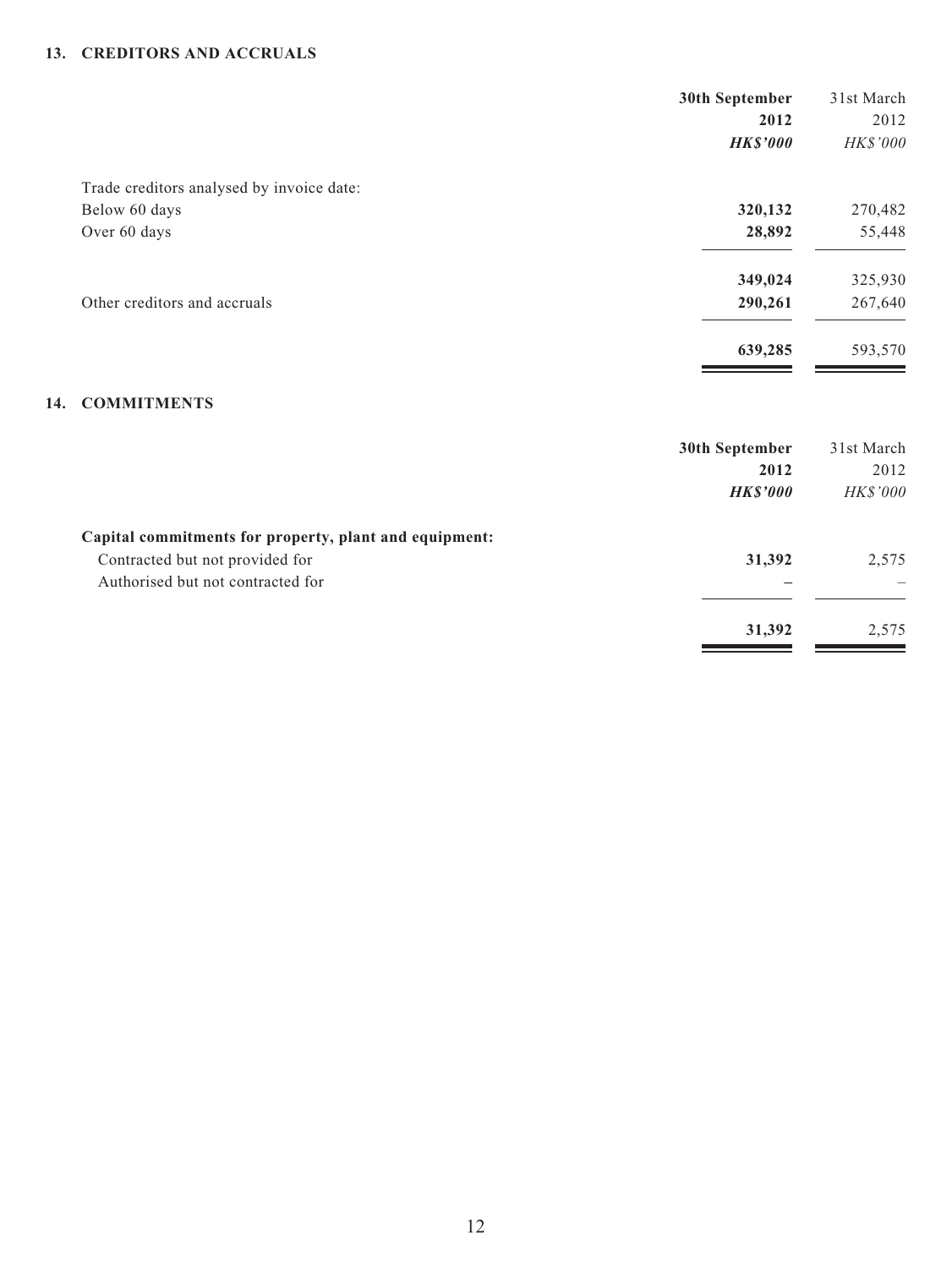## **MANAGEMENT DISCUSSION AND ANALYSIS**

The Board of Directors (the "Board") of Stelux Holdings International Limited (the "Company") is pleased to announce the unaudited consolidated results of the Company and its subsidiaries (collectively, the "Group") for the six months ended 30 September 2012.

## **BUSINESS REVIEW**

With a listing history spanning 40 years, the Group is principally engaged in the retailing of mid-range priced watch and optical products under the respective brand names: "CITY CHAIN" and "OPTICAL 88" in Hong Kong, Macau, Mainland China and Southeast Asia.

Between 2005 and 2006, we restructured our businesses to focus on our core strengths - the watch and optical businesses. Our aspiration then was to be Asia's leading watch and optical group. Over the last 6 years, we have achieved this. Presently, we are one of the largest mid-end watch and optical retailers with over 600 stores within Asia. With a proven business model, we have a prominent position in the mid-tier lifestyle accessories market within the region.

## *STRATEGIC PARTNERSHIP WITH BOYU CAPITAL*

Recognising the challenges and opportunities ahead with the emerging middle class Chinese consumer and an increasingly competitive environment, the Group is keenly aware that it must be better prepared for the next phase of growth. With this vision and a goal to replicate the success of our business model into Mainland China, we have identified Boyu Capital as our partner to work closely with us to drive strategic transformations and to elevate our Group to the next level of performance. Boyu Capital shares our values and vision, believes strongly in our business model and favourable industry position, and possesses in-depth knowledge and unparalleled network and expertise in the Mainland market and, particularly, in the retail sector.

A critical objective in the near to medium term is to maintain the Group's dominant position in midend watch and optical retailing in Hong Kong and continue to drive improvements in operational efficiency and financial results across the regions, particularly in Mainland China, by addressing structural management and operational issues within the Group. With this particular objective in mind, we worked closely with Boyu Capital over the past few months to conduct a comprehensive review of the Group's businesses and to develop a Business Strategy and Reorganisation Plan ("Business Plan"). Going forward, a new team to be headed by the newly established CEO Office has been set up to oversee the implementation of the Business Plan and to drive changes in management culture with the assistance from Boyu Capital. In the future, in addition to the Group's core values of building our businesses based on integrity and equality; accountability, proactivity and professionalism will also underpin the way we conduct ourselves and our businesses.

We firmly believe that the synergies from this strategic partnership with Boyu Capital will be an instrumental driver of future growth for the Group. The Group will publish more details on this partnership in a separate announcement.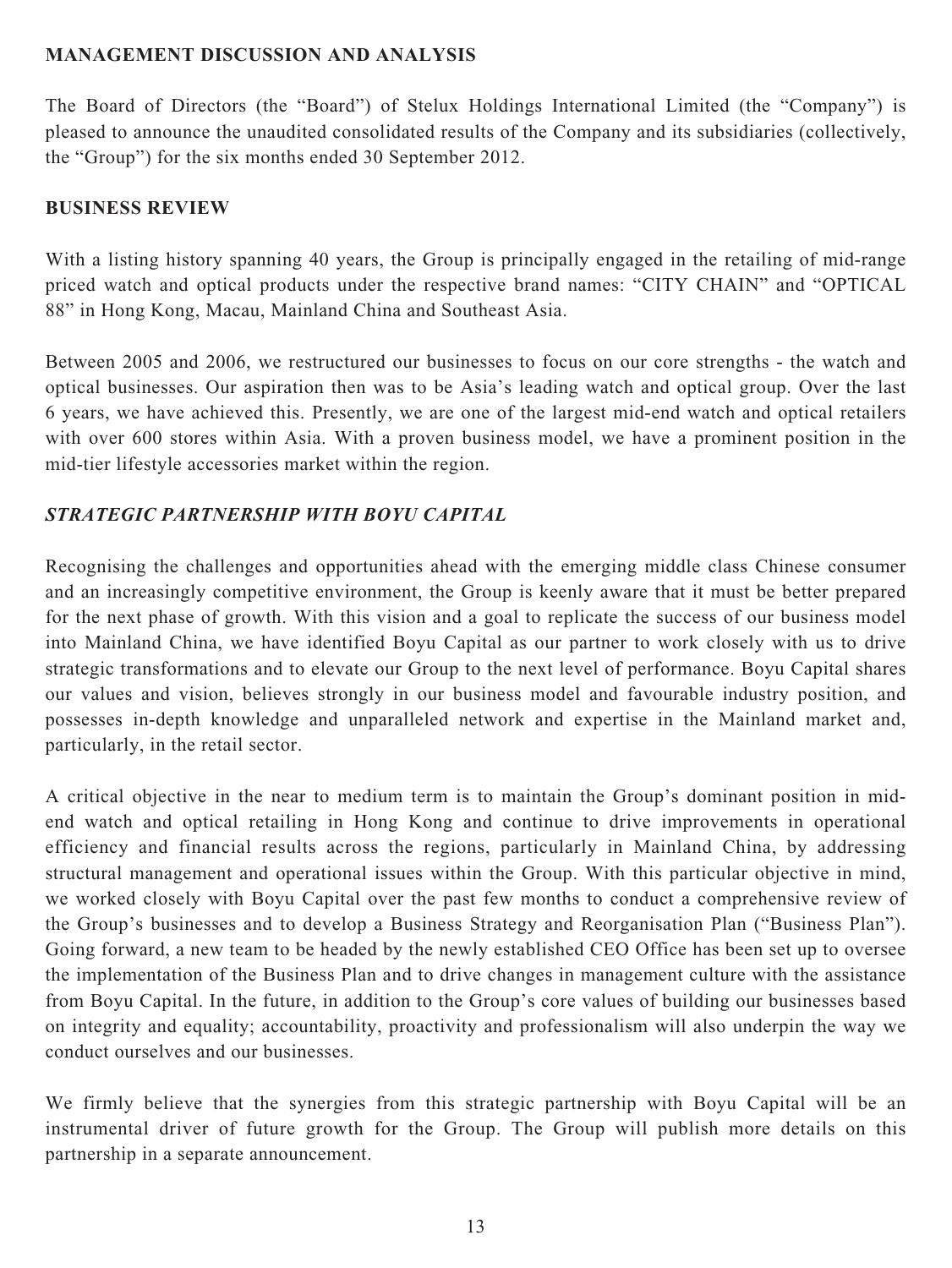#### *GROUP BUSINESS*

Amidst a faster and sharper than expected slowdown on the Mainland and a poor global economy, the Group recorded a modest turnover growth of 10% to HK\$1,740.9 million (2011: HK\$1,587.3 million) for the six months ended 30 September 2012 with approximately 70% of total sales derived from our operations in Greater China. Growth in Group Net Profit attributable to equity holders correspondingly posted a modest rise of 8% to HK\$124.6 million (2011: HK\$115.3 million) compared to the previous period under review when Group turnover and net profit growth had spiked sharply upwards, driven then by a stronger Mainland economy.

Higher operating costs, including increases in rental and staff costs by 23% and 18% yoy respectively combined with slower turnover growth have squeezed net profit growth. However, we maintained our net profit margin at a stable level of around 7.2% (2011: 7.3%) and in the meantime improved our gross profit margin from 60.5% to 61.9% through various initiatives, such as further strengthening the positioning of our house brands, enhancing our product mix and maintaining consistent pricing policies.

The slowdown on the Mainland is unlikely to be protracted as the Chinese government continues to introduce measures to spur growth. Moreover, as the structural rise of the Mainland middle class consumer continues to gather momentum in the medium to longer term, our unique position in the market will allow us to capitalise on this attractive market segment. Accordingly, we will continue to commit resources to capture this seismic structural demographic shift.

To thank our shareholders for their continual support and confidence in the Company, the Board recommends the payment of an interim dividend of HK\$0.036 (2011: HK\$0.035) per ordinary share. This represents a stable payout of 30% for the six months ended 30 September 2012 (2011: 29%).

## *"CITY CHAIN" – WATCH RETAIL BUSINESS*

For the six months ended 30 September 2012, turnover from our watch retail business was up 13% to HK\$930 million (2011: HK\$826 million) and accounted for approximately 53% of the Group's overall sales. Earnings before interest and tax ("EBIT") amounted to HK\$90 million, representing a growth of 6% from HK\$85 million in the last corresponding period. The growth in turnover and EBIT was mainly due to the contribution of our operations in Hong Kong and Macau which continued to benefit from the influx of Mainland shoppers.

## *Hong Kong and Macau*

For the six months ended 30 September 2012, the turnover from our Hong Kong and Macau watch retail operations was HK\$598 million, up by 18% from the same period last year (2011: HK\$508 million), whilst EBIT increased by 13% to HK\$121 million from HK\$107 million from the previous period last year.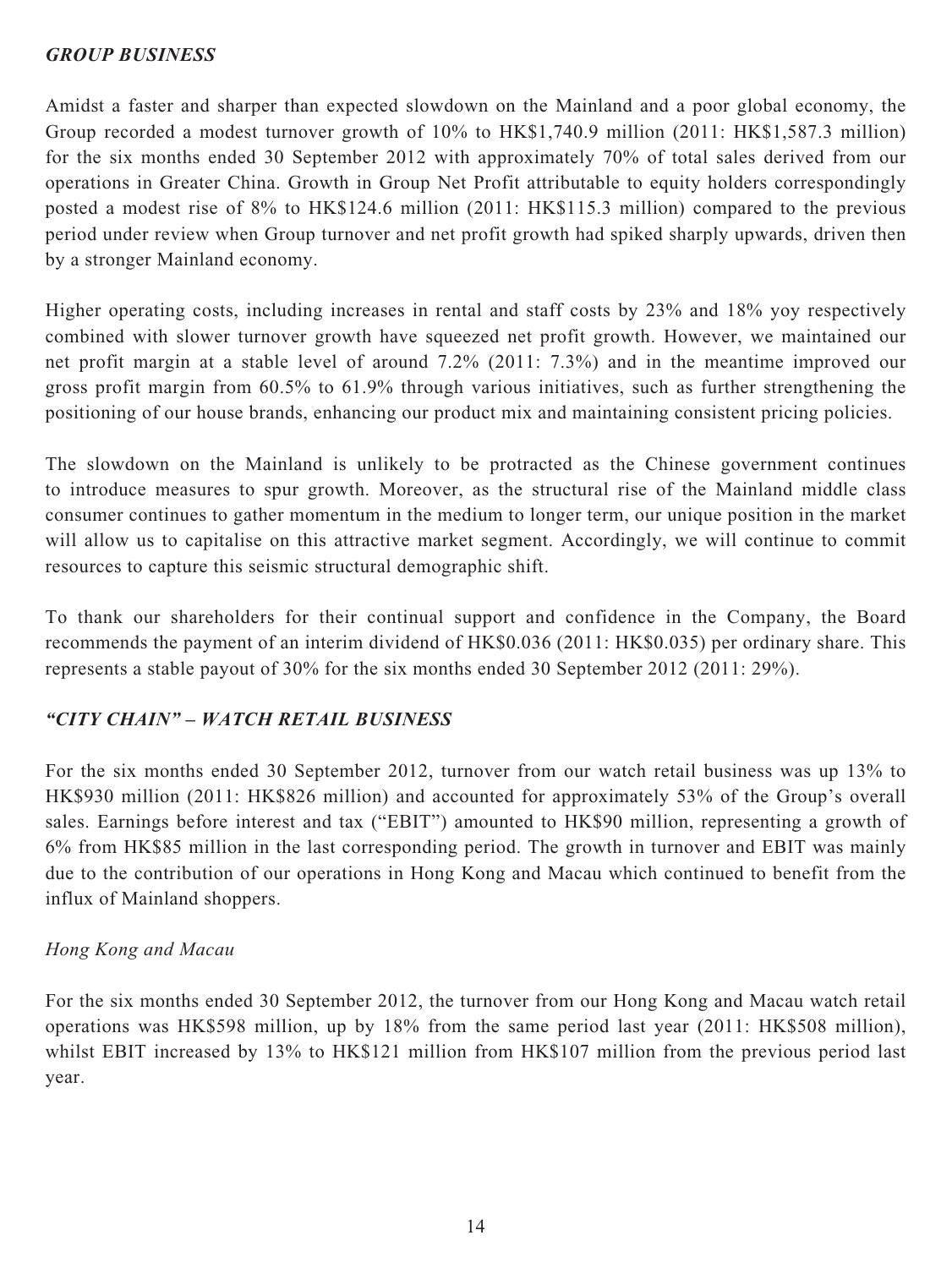Despite the global slowdown, a top line increase of 18% was encouraging but this did not translate into a similar or better EBIT growth due to inflationary pressures on operating costs during the period, particularly rising rental costs in Hong Kong and Macau. Measures will be undertaken to improve EBIT growth, in particular we will conduct reviews on our existing leasing strategies to alleviate rising rental pressures.

## *Mainland China*

Turnover from our watch retail business on the Mainland stood at HK\$78 million (2011: HK\$80 million) and a loss of HK\$ 33 million was recorded as a result of the sharper economic slowdown. Despite being up 74% from the previous corresponding period (2011: loss of HK\$19 million), losses have in fact narrowed in comparison to the loss of HK\$37 million recorded in the second half of the previous fiscal year as various cost control initiatives were rolled out. We believe the loss would have narrowed further if not for the sharper than expected economic slowdown.

Various initiatives to improve operating efficiencies were introduced to streamline our Mainland China operations, such as centralised procurement by headquarters in Hong Kong to secure favourable prices, product mix revamp to refine brand offerings and perceivable values to local customers; enhanced salesforce training to improve service quality and overall shopping experience; and improvements in visual merchandising to increase brand recognition among Mainland customers.

With our watch retail operations growing in stature, we are planning to permanently station a high calibre China Chief Operating Officer ("China COO") to strengthen the existing management teams in Guangzhou, Shanghai and Beijing and also to take charge of the operations there. Under this new China COO's leadership, additional new initiatives under the Business Plan will be implemented to further improve the performance of local operations, including rationalisation of existing store portfolio, adoption of more prudent clustered network expansion strategies, implementation of more stringent cost management policies, and launching new alternative distribution channels, such as eCommerce stores. With these new initiatives, we would expect our watch business in Mainland China to achieve breakeven by FY2015.

## *Southeast Asia*

Previous losses at our watch operations in Thailand, Singapore and Malaysia were reversed and an EBIT of HK\$ 2 million was reported (2011: loss of HK\$3 million). A rise in turnover of 7% to HK\$254 million (2011: HK\$238 million) was posted. However, with returning consumer confidence in Thailand, the stable performance of our Malaysian operations and various cost control measures implemented throughout the region, we anticipate a better performance in the coming FY2013.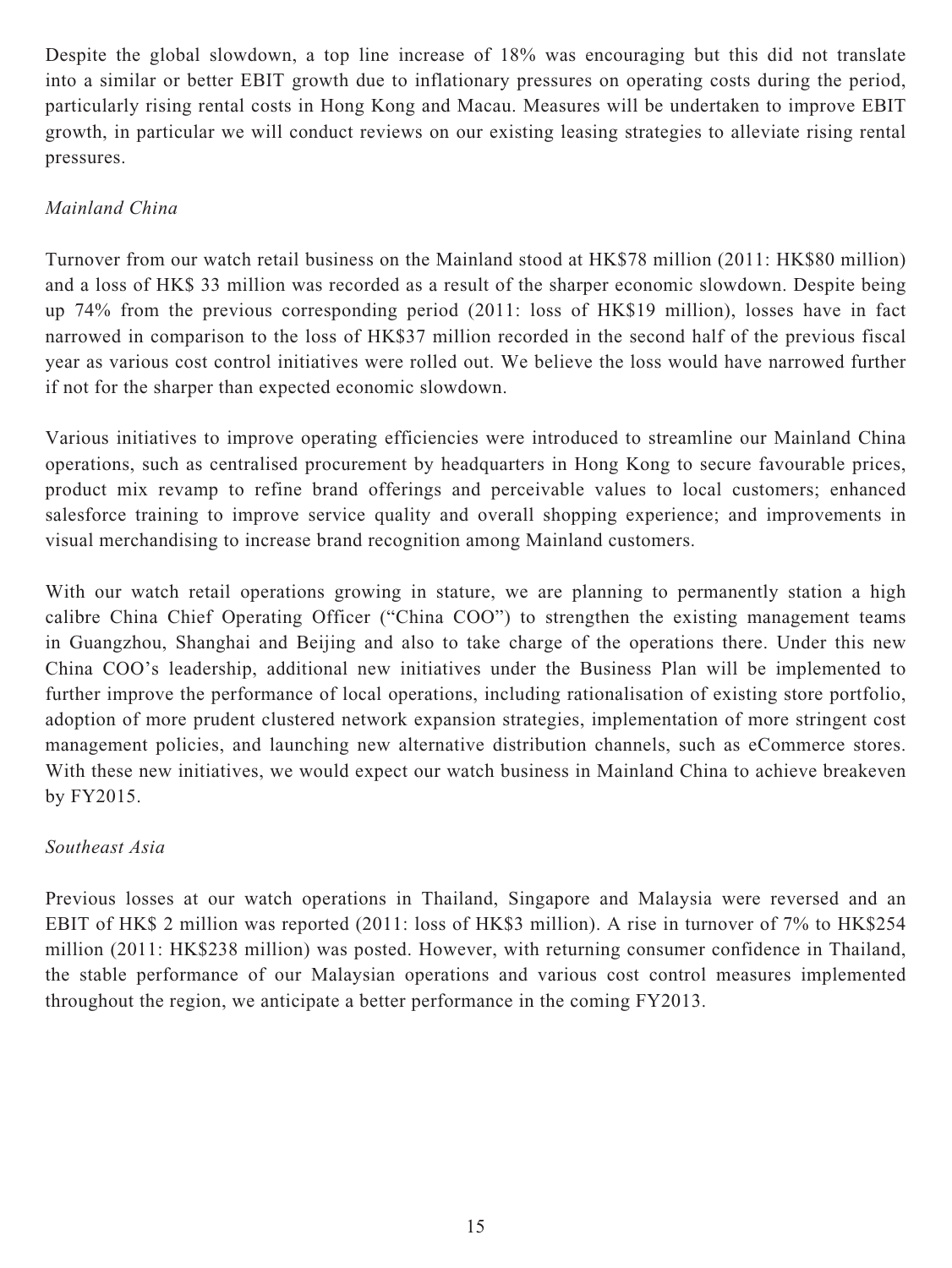## *"OPTICAL 88" – OPTICAL RETAIL BUSINESS*

For the six months ended 30 September 2012, turnover from our optical retail business increased modestly by 6% to HK\$593 million (2011: HK\$561 million) and accounted for approximately 34% of the Group's overall sales. An EBIT of HK\$38 million was reported, a decline of 32% from HK\$56 million over the same period last year, largely due to rising operating costs and initial start-up costs associated with some of our new business initiatives.

## *Hong Kong and Macau*

For the six months ended 30 September 2012, our optical retail businesses in Hong Kong and Macau recorded a turnover of HK\$393 million, up 6% from the previous corresponding period (2011: HK\$370 million), but EBIT decreased by 29% to HK\$ 34 million from HK\$48 million last year. However, the modest growth in turnover could not offset higher operating costs from the initial investment for setting up of "EGG OPTICAL BOUTIQUE" stores, (operating loss of around HK\$6 million) and rising rentals. Initiatives will be introduced in the near term to boost turnover and to improve performance.

## *Mainland China*

Our optical retail business in Mainland China recorded a turnover growth of 10% to HK\$ 46 million (2011: HK\$42 million) and a loss of HK\$7 million was posted (2011: loss of HK\$3 million). The increased loss was mainly attributable to inflationary pressures and initial set up costs incurred by our newly established Shanghai optical business. However, losses have narrowed compared to a loss of HK\$8 million in the second half of the previous fiscal year. In addition, we would expect to implement similar operational improvement initiatives, in-store rationalisation, cost control, and perceivable value enhancement for Optical 88 in China.

Driven by the positive performance of "EGG OPTICAL BOUTIQUE" stores in Hong Kong, the Group is now looking to replicate this business model in Mainland China, with the first "EGG OPTICAL BOUTIQUE" flagship store planned to be opened soon in Beijing. From this initial launch, the Group plans to introduce and further roll out "EGG OPTICAL BOUTIQUE" stores into other first tier cities, namely Shanghai and Chongqing, and will explore franchising opportunities in second and third tier cities to expedite retail coverage in the longer term.

## *Southeast Asia*

The Group's optical retail operations in Thailand, Singapore and Malaysia maintained a steady performance with turnover recording slight growth of 3% to HK\$154 million (2011: HK\$149 million), EBIT was maintained at the same level as the previous corresponding period at HK\$11 million. The Group anticipates a stable performance for this geographical segment in the current fiscal year.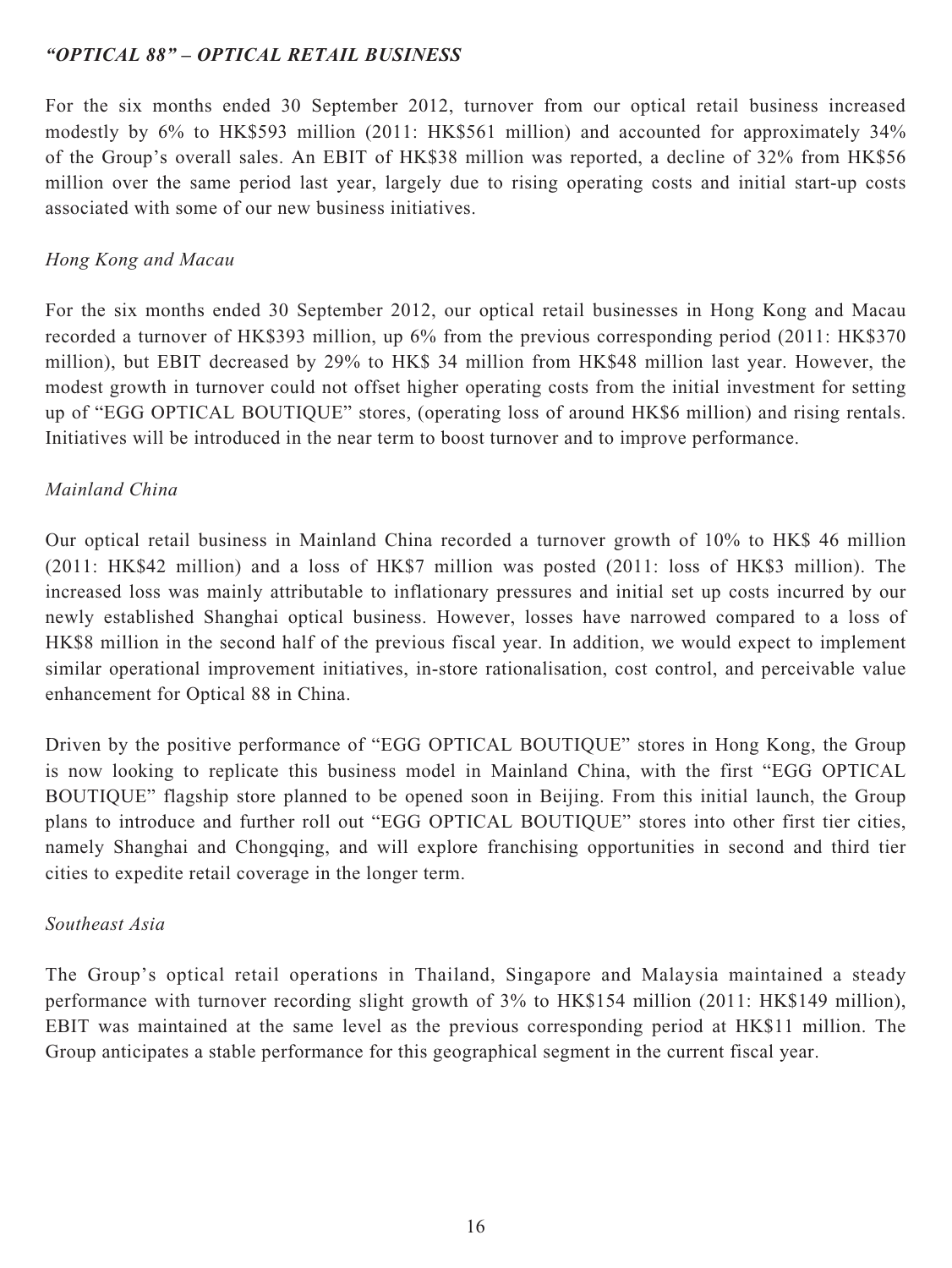# *WATCH ASSEMBLY AND WHOLESALE TRADING*

For the six months ended 30 September 2012, the watch and wholesale trading business accounted for approximately 13% of the Group's overall sales, posting a turnover of HK\$217 million up 8% and an EBIT of HK\$57 million, an increase of 22% (2011: HK\$200 million and HK\$47 million respectively).

Our watch assembly unit which produces watches for the Group returned a positive EBIT.

The Thong Sia Group, the sole distributor of "SEIKO" watches in Hong Kong, Singapore and Malaysia performed up to expectations as a result of well executed marketing strategies implemented during the period under review, including, "SEIKO" advertisements featuring Asian pop stars, Sammi Cheng (鄭秀 文) and Lee Hom Wang (王力宏).

Our in-house brands "CYMA" and "PRONTO" continue to be positively received and with further dedicated resources from our wholesale unit and coordinated advertising and marketing efforts to be launched in Mainland China, we expect accelerated growth for these two brands in the coming year. Additionally, our newly set up wholesale unit in Thailand responsible for the distribution of agency brands also achieved positive results.

# **OUTLOOK**

Whilst the Group has posted a positive set of results for the six months ended 30 September 2012, we recognise the challenges and opportunities ahead in the coming six months and further beyond. With the formation of a strategic partnership with Boyu Capital and the newly developed Business Plan, we stay confident about the long term outlook for our business and remain focused to achieve the following targets in the coming years:

- Breakeven for our Mainland China business by FY2015 and to generation of meaningful profitable growth by FY2017;
- Sustained market leadership for our Hong Kong and Macau business as the core profit contributor to the Group;
- Ongoing improvements in operational efficiency and profitability from our South East Asia business; and
- Accelerated growth for our wholesale business.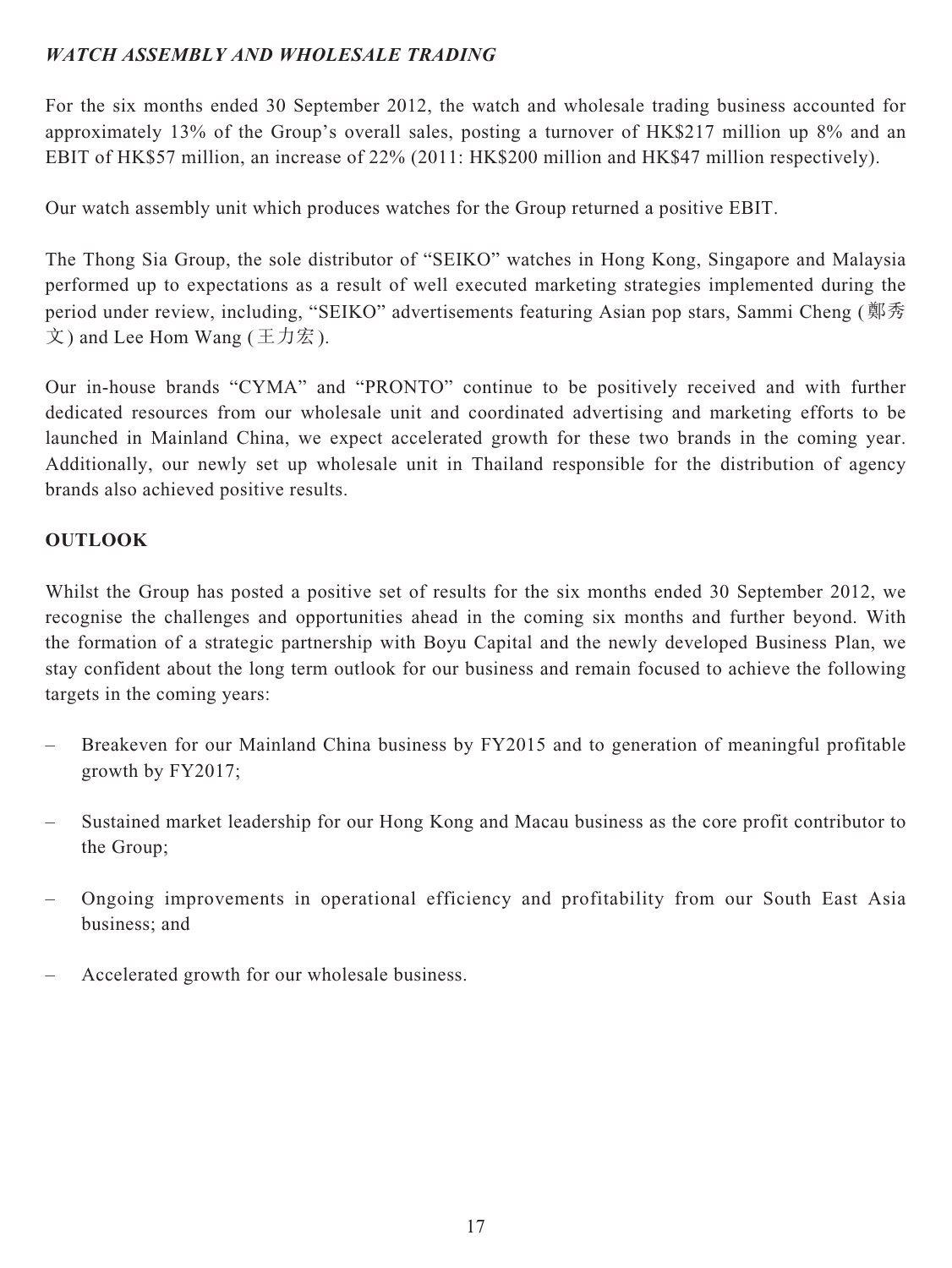## **FINANCE**

The Group's gearing ratio at balance sheet date was 31% (at 31st March 2012: 25%), which was calculated based on the Group's net debt of HK\$385 million (at 31st March 2012: HK\$287 million) and shareholders' funds of HK\$1,254 million (at 31st March 2012: HK\$1,173 million). The Group's net debt was calculated based on the Group's borrowings of HK\$658 million (at 31st March 2012: HK\$508 million) less the Group's bank balances and cash of HK\$273 million (at 31st March 2012: HK\$221 million). Of the Group's borrowings at balance sheet date, HK\$532 million (at 31st March 2012: HK\$423 million) were repayable within 12 months.

Of the Group's borrowings, 7% (at 31st March 2012: 4%) were denominated in foreign currencies. The Group's bank borrowings denominated in Hong Kong Dollars were on a floating rate basis at either bank prime lending rates or short term inter-bank offer rates.

The Group does not use any financial instruments for hedging purposes.

The Group does not engage in speculative derivative trading.

As at 30th September 2012, the Group does not have any significant contingent liabilities.

The Group does not have plans for material investments or change of capital assets.

# **CAPITAL STRUCTURE OF THE GROUP**

There was no change in the capital structure of the Group during the period.

# **CHANGES IN THE COMPOSITION OF THE GROUP**

There was no change in the composition of the Group during the period.

# **NUMBER AND REMUNERATION OF EMPLOYEES, REMUNERATION POLICIES, BONUS AND TRAINING SCHEMES**

The Group's remuneration policies are reviewed on a regular basis and remuneration packages are in line with market practices in the relevant countries where the Group operates. As of 30th September 2012, the Group had 3,578 (at 30th September 2011: 3,244) employees.

# **DETAILS OF THE CHARGES ON GROUP ASSETS**

At 30th September 2012, certain of the Group's freehold land and buildings amounting to HK\$191 million (at 31st March 2012: HK\$193 million), investment property amounting to HK\$83 million (at 31st March 2012: HK\$66 million) and leasehold land amounting to HK\$20 million (31st March 2012: HK\$21 million) were pledged to secure banking facilities granted to the Group.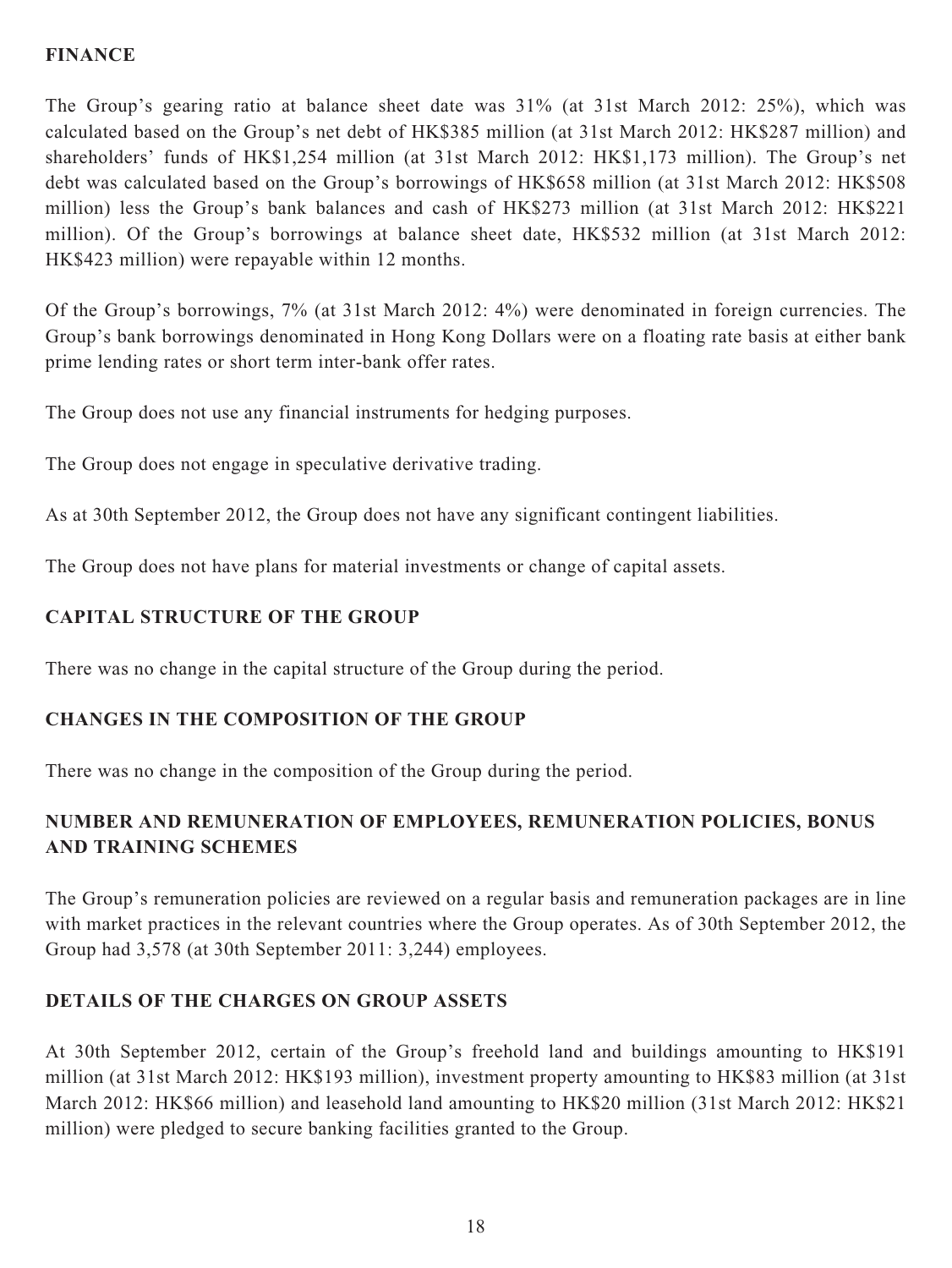## **CLOSURE OF REGISTER OF MEMBERS**

The Register of Members of the Company will be closed from 3rd January 2013 (Thursday) to 4th January 2013 (Friday) both days inclusive, during which period no transfer of shares will be effected. In order to qualify for the entitlement to the interim dividend, all transfers accompanied by the relevant share certificates must be lodged with the Company's Hong Kong Registrar, Computershare Hong Kong Investor Services Limited, 1712-1716, 17th Floor, Hopewell Centre, 183 Queen's Road East, Wanchai, Hong Kong for registration no later than 4:00 p.m. on 2nd January 2013 (Wednesday). The interim dividend will be paid on 18th January 2013 (Friday).

## **PURCHASE, SALE OR REDEMPTION OF LISTED SECURITIES**

The Company has not redeemed any of its shares during the period. Neither the Company nor any of its subsidiaries has purchased or sold any of the Company's shares during the year.

## **CORPORATE GOVERNANCE**

During the six months ended 30th September 2012, the Company has complied with the Code Provisions of the revised Code on Corporate Governance Practices as well as the former Code (the "Code Provisions") as set out in Appendix 14 of the Rules Governing the Listing of Securities on The Stock Exchange of Hong Kong Limited, except for the following deviations:

#### **Code Provision A.2.1**

Under Code Provision A.2.1 of the Code Provisions, the roles of chairman and chief executive officer ("CEO") should be separate and should not be performed by the same individual. Under the current organisation structure of the Group, Mr. Joseph C.C. Wong is both Chairman and CEO of the Group. The Board is of the opinion that vesting the roles of both Chairman and CEO in Mr. Joseph C.C. Wong has the benefit of ensuring consistent leadership within the Group thus enabling more effective and efficient strategic planning for the Group. Under this arrangement, the Board also believes that the balance of power and authority will not be compromised and is adequately ensured by the existing Board which comprises experienced and competent individuals with more than one-third of the Board being independent non-executive directors.

## **Code Provision A.4.2**

Under Code Provision A.4.2, every director, including those appointed for a specific term, should be subject to retirement by rotation at least once every three years. Not all directors of the Company retire strictly under Code Provision A.4.2 but in accordance with the Company's Bye-Laws. Bye-Law 110(A) stipulates that one-third of the directors of the Company who have been longest serving in office since their last election, except the Chairman, Vice-Chairman or CEO, shall retire from office by rotation at each annual general meeting.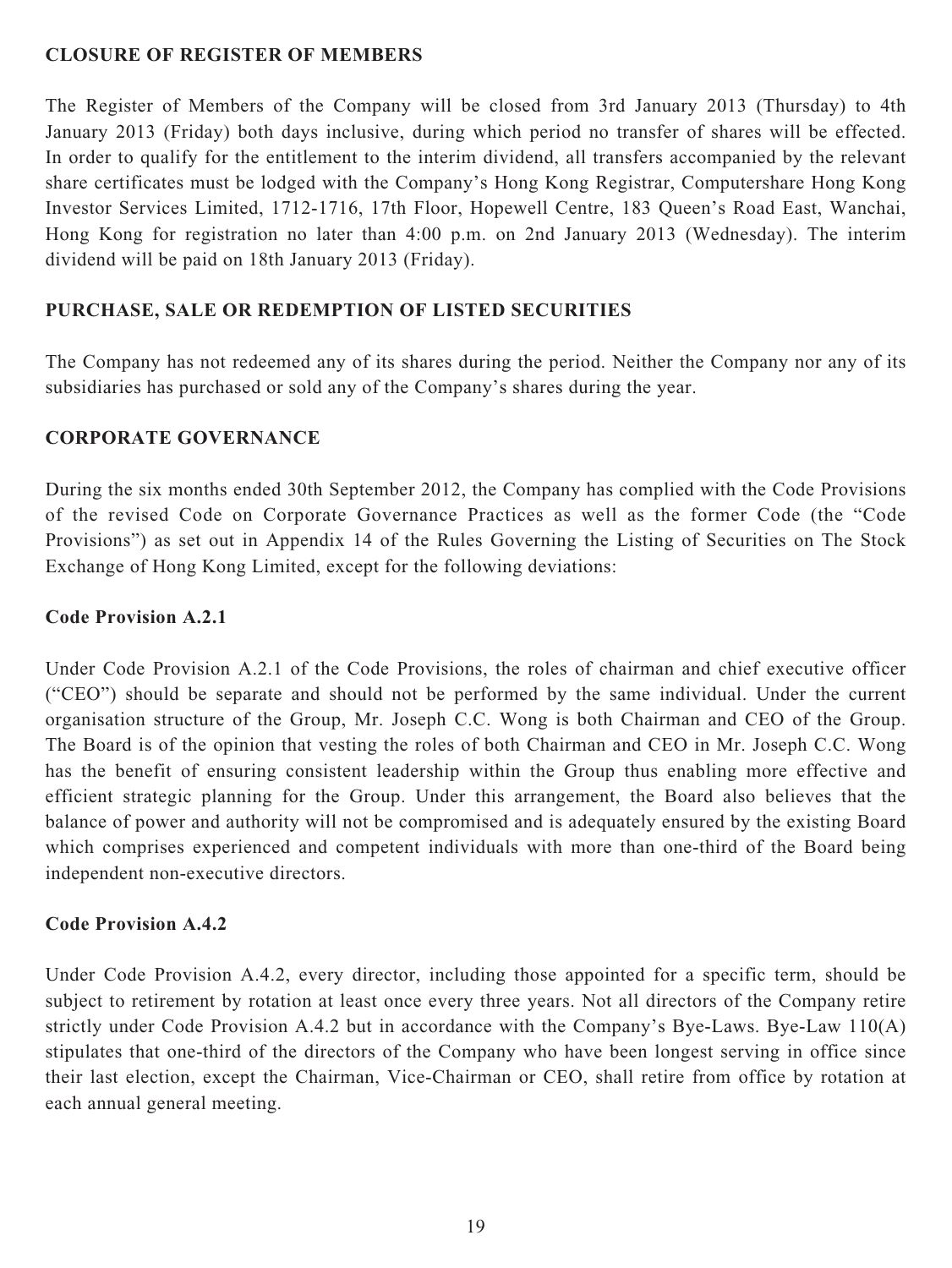## **Code Provision B.1.2**

This Code Provision deals with the terms of reference of a remuneration committee. The Company has adopted the terms of reference under Code Provision B.1.2 except that the terms of reference do not include reviewing and determining the remuneration packages of senior management.

The Company believes that the remuneration packages of senior management should be the responsibility of the executive directors as they are in a better position to appraise their performance.

#### **Code Provision E.1.2**

Under the first part of Code Provision E.1.2, the Chairman of the Board should attend annual general meetings. The Chairman of the Board Mr. Joseph C.C. Wong, was unable to attend the annual general meeting of the Company held on 23rd August 2012. The respective Chairmen of the Audit Committee and the Corporate Governance Committee were present. In the absence of the Chairman of the Nomination Committee and the Remuneration Committee, another committee member was invited to and attended the annual general meeting.

#### **Audit Committee**

On 19th June 2012 and 22nd November 2012, the Audit Committee together with the management of the Company reviewed the accounting principles and practices adopted by the Group and discussed auditing, internal controls and financial reporting matters including review of the Group's results for the year ended 31st March 2012 and for the six months ended 30th September 2012 respectively before they were presented to the Board of directors for approval.

#### **Remuneration Committee**

The Remuneration Committee met on 27th June 2012 to conduct a review on the salaries of the executive directors.

#### **Model Code for Securities Transactions by Directors of Listed Issuers**

The Company has adopted the Model Code for Securities Transactions by Directors of Listed Companies contained in Appendix 10 of the Listing Rules (the "Model Code") as the code of conduct regarding director's securities transactions.

The Company has also made specific enquiry of all its directors to ascertain whether they have complied with or whether there has been any non-compliance with the required standard set out in the Model Code.

All directors complied with the provisions of the Model Code during the six months ended 30th September 2012.